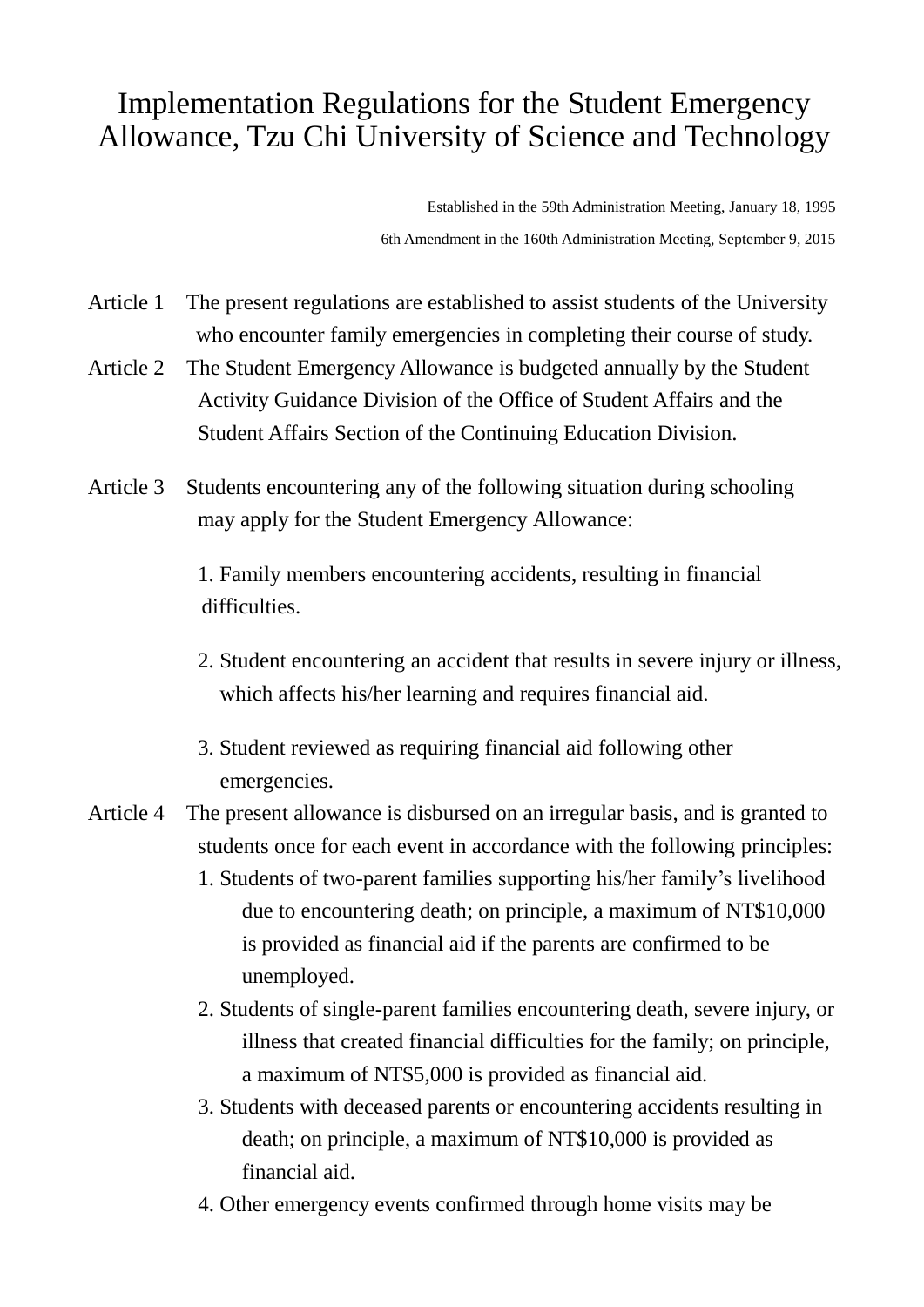eligible for financial aid or other forms of assistance as per individual situations.

- Article 5 Application procedures:
	- 1. Students satisfying the criteria listed in Article 3 of the present regulations may apply for the present allowance online themselves or through the academic advisor and counselling military instructor by filling out the application form through the Student Information System. The application form is printed, attached with relevant documents of proof, and submitted to the Student Activity Guidance Division of the Office of Student Affairs. Subsequently, advice from and interviews with the academic advisor and Office of Humanities will be sought.
	- 2. Supporting documents of proof are as follows:
		- (1) Original copy of the Household Registration Transcript of the entire household for the last 3 months; the transcripts of the other households are required if the individuals are listed in separate households, and the remarks column may not be left blank.
		- (2) Copies of documents proving a major accident, such as a certificate of diagnosis, death certificates, copy of funeral cost receipts, or certification of major accident (these do not need to be attached if not available).

## Article 6 Review procedure:

- 1. Beginning of semester:
	- (1) First review: reviewed by the Student Activity Guidance Division of the Office of Student Affairs with remarks and submitted for a second review.
	- (2) Second review: the allowance will be disbursed following the review by and approval of the Scholarship/Financial Aid **Committee**
- 2. Mid-semester:

The case student's application is submitted with remarks from the Office of Humanities and academic advisor from the first review to the Student Activity Guidance Division for a second review, and then